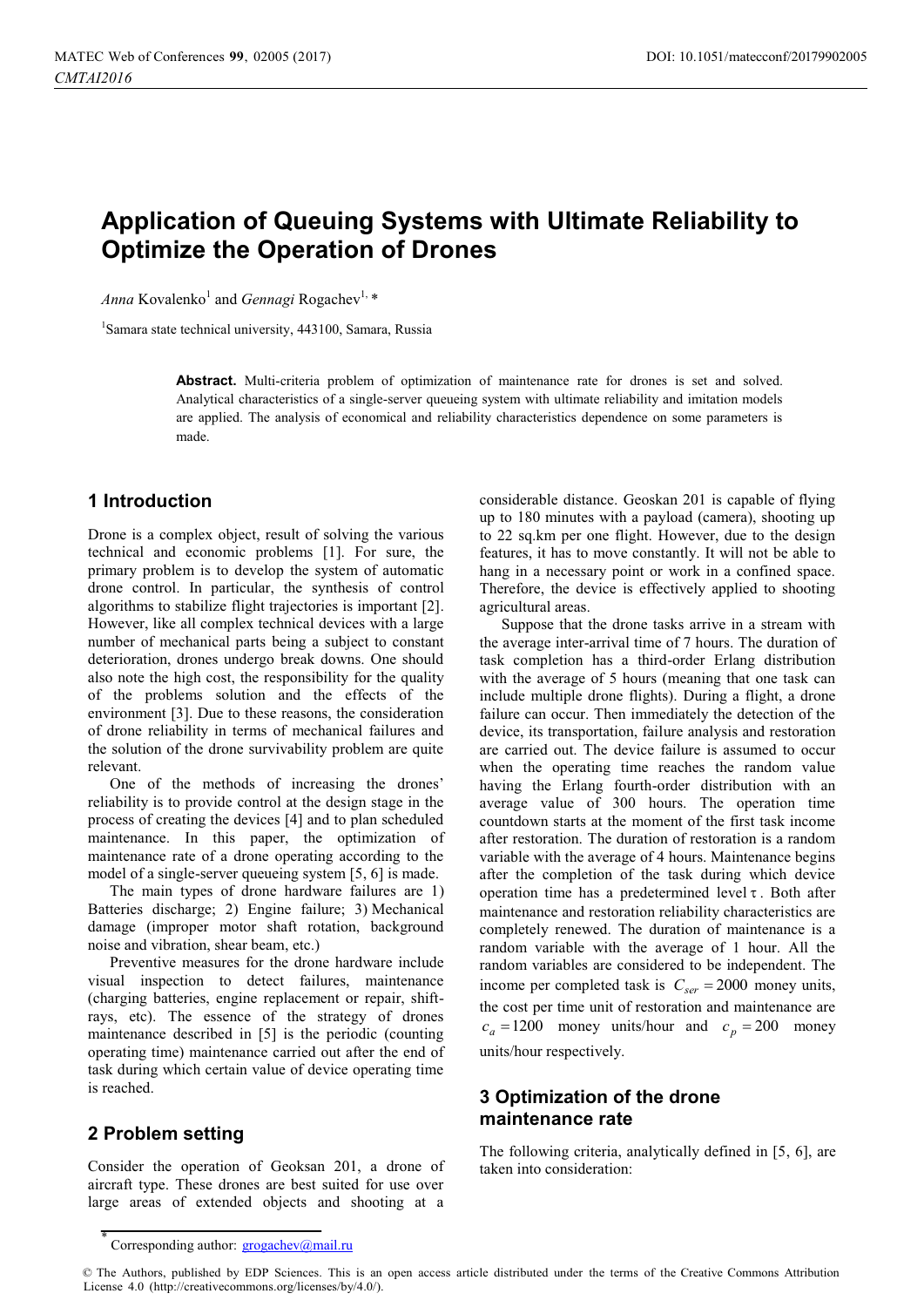1) a positive criterion - average specific income  $S(\tau)$  per unit of calendar time;

2) a negative criterion - average unit cost  $C(\tau)$  per time unit of correct device operation;

3) a positive criterion - final probability  $p^0(\tau)$  of a device standby mode;

4) a negative criterion - final probability  $p^-(\tau)$  of maintenance or restoration;  $p^-(\tau)$  also should not exceed a value  $p^-$ ;

$$
\begin{cases}\nS(\tau) \to \max_{\tau \in T}, \\
C(\tau) \to \min_{\tau \in T}, \\
p^0(\tau) \to \max_{\tau \in T}, \\
p^-(\tau) \to \min_{\tau \in T}, \\
T = \{\tau \mid p^-(\tau) \le p^-\}.\n\end{cases}
$$

If  $p = 0.05$ , the restriction of the problem is  $\tau \in T$ ,  $T = \{\tau \mid p^-(\tau) \le 0.02\}$ . In our case, it means  $\tau \in (0; \infty)$ .

 One can show that in this problem the set of Paretooptimal points can be obtained by maximizing the additive or multiplicative convolutions of partial criteria on the set T under different criteria weight coefficients.

Consider here an example of solving the optimization problem under equal criteria weight coefficients.

#### **4 Results of the optimization problem solution in Maple and Anylogic**

 Without maintenance economical and reliability operation indexes are  $S(\infty) = 42,231$  money units/hour,  $C(\infty) = 9{,}639$  money units/hour,  $p^{0}(\infty) = 0{,}19522$ , and  $p^{-}(\infty) = 0,00797.$ 

Under maintenance according to the strategy described in the problem setting, optimal values of specific criteria are  $S(\tau_{opt}^S) = 51,036$  money units/hour under  $\tau_{opt}^S = 81,395$ ,  $C(\tau_{opt}^C) = 2,402$  money units/hour under  $\tau_{opt}^C = 81,066$ ,  $p^0(\tau_{opt}^{p0}) = p^0(\infty) = 0,19522$  under  $\tau \to \infty$  and  $p^{-}(\tau_{opt}^{p^{-}}) = 0,00594$  under  $\tau_{opt}^{p^{-}} = 206,306$ .

Pareto set consists of the sets of specific criteria values corresponding the values of  $\tau$  from semi-infinite interval  $\Pi = \tau \in [\tau_{opt}^C; \infty) \cup T = [\tau_{opt}^C; \infty)$ .

An additive convolution of specific criteria under equal weight coefficients  $v_s = v_c = v_p = 1/4$  reaches its maximum under  $\tau_{opt}^V = 170,273$  hours; and  $S(\tau_{opt}^V) = 49{,}757$  money units/hour,  $C(\tau_{opt}^V) = 3{,}453$ money units/hour,  $p^{0}(\tau_{opt}^{V}) = 0,19005,$  $p^-(\tau_{opt}^V) = 0,00604$ . At this point the values of specific criteria in absolute terms differ from the optima of specific criteria for 2,5% ( $S(\tau)$ ), for 43,7% ( $C(\tau)$ ), for  $2,6\%$  ( $p^0(\tau)$ ) and for 1,7% ( $p^-(\tau)$ ).

The multiplicative convolution of specific criteria under equal weight coefficients  $W_s = W_c = W_p = 0.25$ reaches its minimum under  $\tau_{opt}^W = 146,221$  hours; and  $S(\tau_{opt}^{W}) = 50,262$  money units/hour,  $C(\tau_{opt}^{W}) = 3,040$ money units/hour,  $p^{0}(\tau_{opt}^{W}) = 0,18958,$  $p^-(\tau_{opt}^V) = 0,00604$ . At this point the values of specific criteria in absolute terms differ from the optima of specific criteria for 1,52% ( $S(\tau)$ ), for 26,52% ( $C(\tau)$ ), for 2,82% ( $p^0(\tau)$ ) and for 5,75% ( $p^-(\tau)$ ).

# **5 The dependence of the optimal maintenance rate on some parameters of device**

Fig. 1, 2 represent graphs of economical characteristics against  $\tau$  under different values of  $c_p$ .



**Fig.1** Graph of average specific income  $S(\tau)$  against  $\tau$  under different values of  $c_p$ .

With the increase of the cost  $c_p$  per maintenance time unit:

- the optimal maintenance rate increases; it is more evident for specific economical criteria and less evident for multi-criteria optimization;

- the value of the specific average income per time unit decreases;

- the value of the specific average cost per time unit of correct device operation increases;

- the optimum of specific criteria becomes less evident (for the value of approximately  $c_p = 3000$  the cost function becomes monotonous, for  $c_p = 3650$  the income function does).